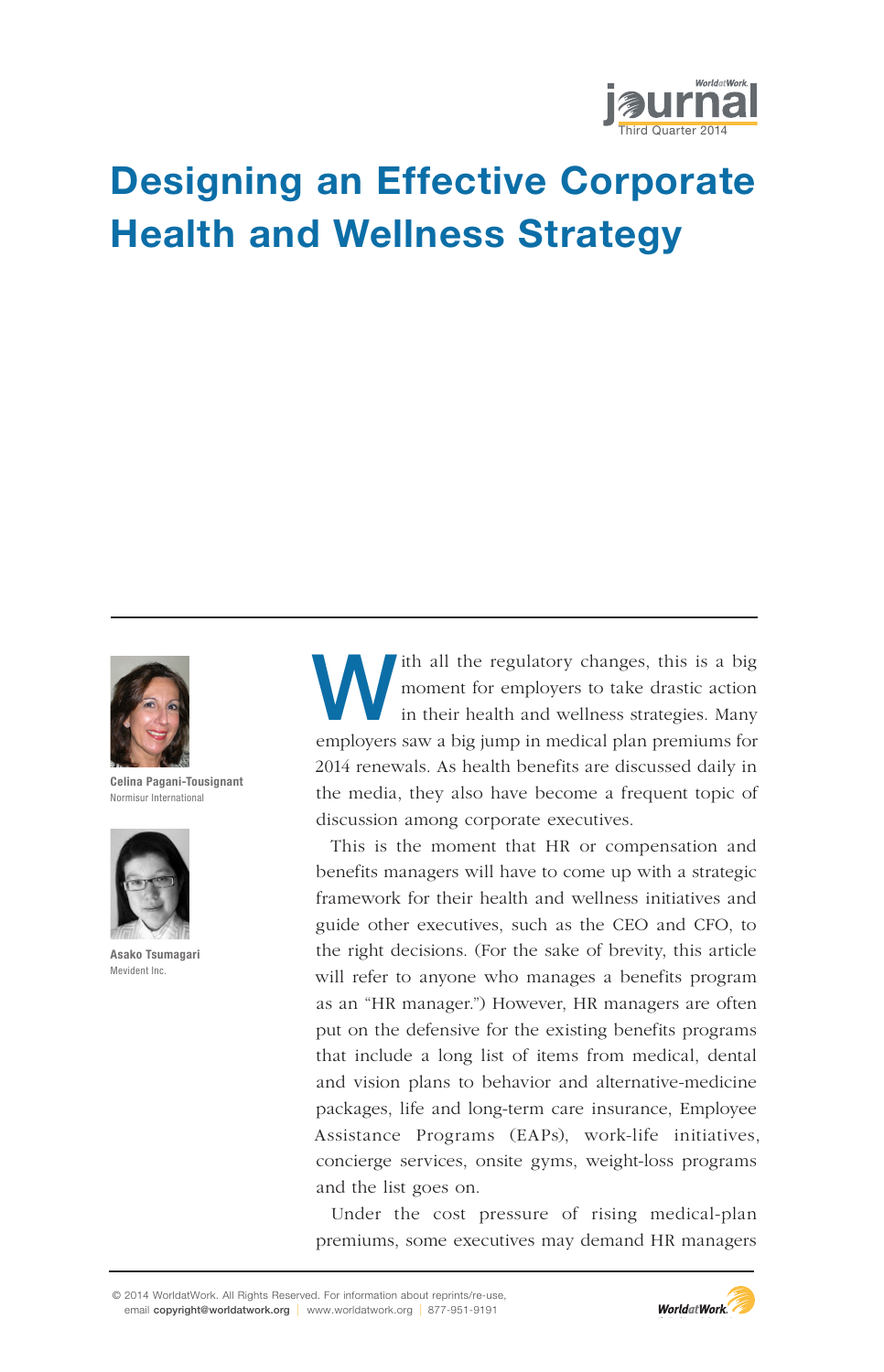cut programs such as wellness initiatives, while other executives interested in talent attraction may ask HR managers to add new programs. In addition, HR managers receive countless calls from benefits brokers, all with ideas how to solve the cost problem by dropping employees to a public exchange, changing the coverage design or moving to self-funding. HR managers also receive calls from vendors who are developing tools in such areas as wellness, engagement and benefits management.

In this environment, it is a daunting task for HR managers to develop a health and wellness strategy that can articulate all the programs in the portfolio and obtain buy-in from other executives. Particularly if HR managers are entrenched in the operational aspects of these programs, they will have a hard time communicating with other executives who have no domain expertise in health and wellness benefits.

The key is to first develop a health and wellness strategy that supports, and can be explained from, the overall business strategy of the company in the language of the CEO and CFO. Whatever health and wellness programs HR managers put in place, they have to make sense and be easily understood by CEOs and

CFOs who are looking at issues from the perspectives of running the company.

In publicly traded companies, CEOs and CFOs are ultimately in charge of delivering and reporting a profit to their shareholders. Driving innovations, achieving efficiencies, and reducing costs are goals that generate more revenue and reduce expenses, and ultimately deliver more profit.

But indeed, in all annual strategy



sessions, budget sessions, investor presentations and business manager performance reviews, CEOs and CFOs are ultimately looking for ways to improve the profitability of the company.

The first step to making the connection between the HR operation and the world of the CEOs and CFOs is to understand the company's business focus designed to improve its profitability. Is the business focusing on innovation and growth? Is it focusing on operational efficiency? Then, as the second step, it is important to examine the implications of the business focus to the HR operation and health and wellness strategy.

Next, the article will look at two contrasting companies, Safeway and Google. These two companies are often used as examples in corporate health and wellness case studies for their active investment in wellness programs.

As Table 2 shows from a financial viewpoint, the nature of the business is very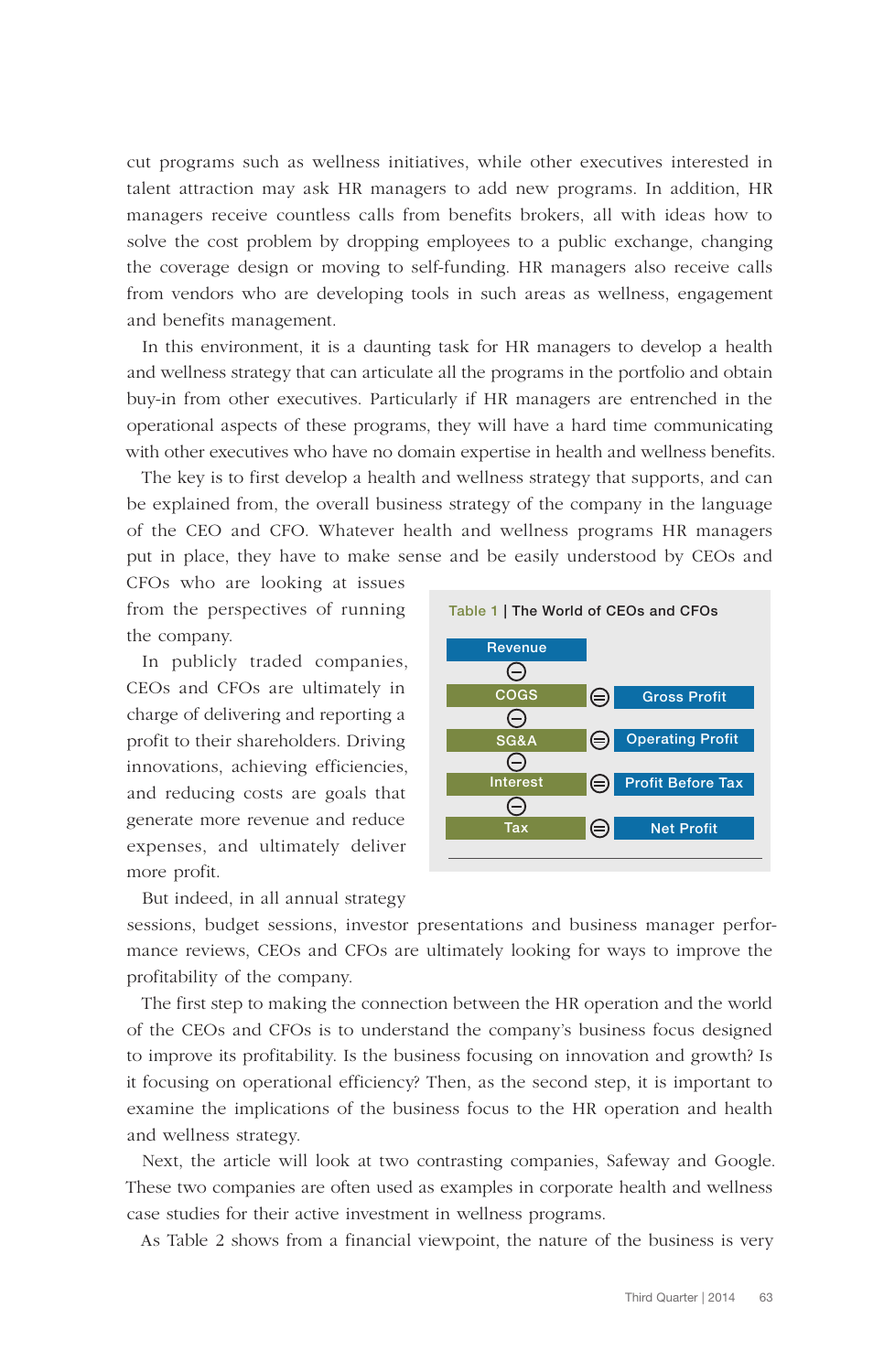|                                                             | Google        | <b>Safeway</b> |
|-------------------------------------------------------------|---------------|----------------|
| Revenue (2012)                                              | \$50 Billion  | \$44 Billion   |
| <b>Number of Employees</b>                                  | 46,000        | 171,000        |
| <b>Revenue Per Employee</b>                                 | \$1.1 Million | \$260 K        |
| <b>Revenue Growth Rate</b>                                  | 32%           | 1%             |
| <b>Gross Profit Margin</b>                                  | 59%           | 26.5%          |
| <b>Operation Profit Margin</b>                              | 25%           | 2.5%           |
| % of Health-Care and Workers<br><b>Comp Cost in Revenue</b> | $= 0.5\%$     | $= 3.2\%$      |
| Source: Annual Reports, Yahoo! Finance                      |               |                |

#### Table 2 | Comparing Google and Safeway

tion is negligible in the total financial picture.

For a company such as Safeway, it is critical to achieve operational efficiency to maintain profitability, and hence, managing health-care cost is a critical issue. For Google, the focus is on innovation and talent acquisition in order to support highrevenue growth. Consequently, what these two companies do in the health and wellness area is driven by completely different motivations.

Table 3 shows Cisco, another high-tech company, which is in Silicon Valley and is highly profitable, and PG&E, a large utility company that is modestly profitable and has a lower growth rate.

The data show Cisco is not growing so much anymore.

different between the two companies. Safeway is a lowmargin business, with low profitability and low revenue

For Safeway, the cost of health benefits and workers' compensation is more than 3% of revenue while operating profit is only 2.5% of revenue. For Google, the cost of health benefits and workers' compensa-

growth rate.

PG&E cannot be put in the same category as Cisco. Again, it is important to further read through PG&E's annual report to understand the company's business focus, which is very much on risk management. The example of the gas pipeline explosion in San Bruno, Calif., on Sept. 9, 2010 highlights

| Table 3   Comparing Cisco and PG&E                                                           |              |              |
|----------------------------------------------------------------------------------------------|--------------|--------------|
|                                                                                              | Cisco        | PG&E         |
| Revenue (2012)*                                                                              | \$49 Billion | \$15 Billion |
| <b>Number of Employees</b>                                                                   | 75,000       | 20,600       |
| <b>Revenue Per Employee</b>                                                                  | \$650K       | \$730 K      |
| <b>Revenue Growth Rate</b>                                                                   | 5.5%         | 0.6%         |
| <b>Gross Profit Margin</b>                                                                   | 61%          | 26%          |
| <b>Operation Profit Margin</b>                                                               | 23%          | 11%          |
| % of Health-Care and<br><b>Workers Comp Cost in</b><br>Revenue                               | $= 1.5%$     | $= 1.5%$     |
| Source: Annual Reports, Yahoo! Finance<br>*The figure from Cisco is from FY ending July 2013 |              |              |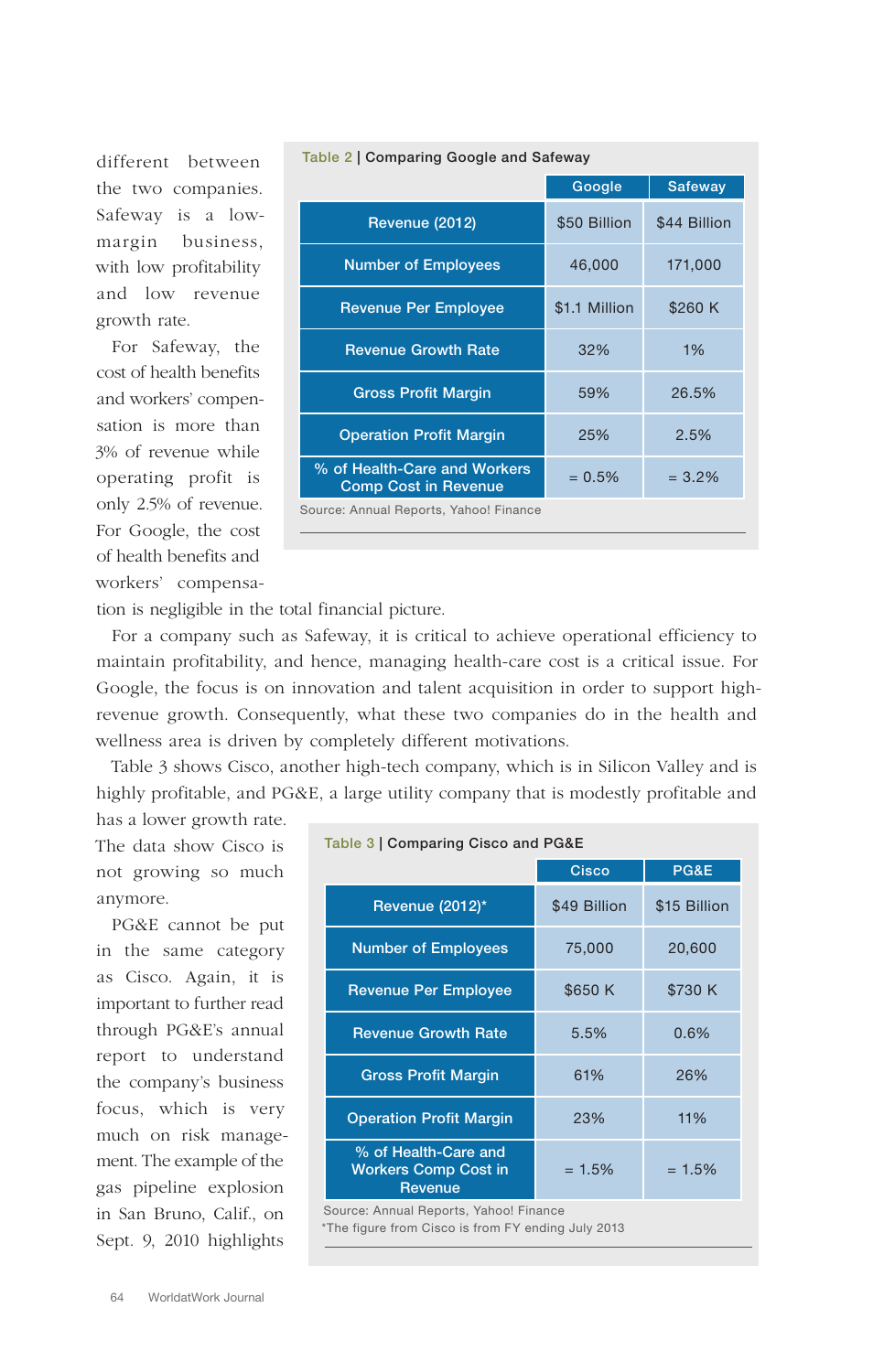the importance of risk management for PG&E. The company reported it incurred cumulative charges of about \$1.83 billion related to the San Bruno explosion.

# VALUE CREATION FRAMEWORK: CEO/CFO **LANGUAGE**

There is a framework that helps to articulate the contribution of

| <b>Table 4   Value Creation Framework</b>                                         |                                                                                          |  |
|-----------------------------------------------------------------------------------|------------------------------------------------------------------------------------------|--|
| <b>Marketing Creation</b><br>(new clients, products<br>and markets)               | <b>Efficiency in</b><br><b>Operations</b><br>(cost control)                              |  |
| <b>Risk Management</b><br>(License to operate,<br>supply chain and<br>reputation) | Leadership<br><b>Quality</b><br>(development of<br>leaders/long-term<br>decision making) |  |

the health and wellness strategy to the business by using the language of the CEO and CFO. The framework shown in Table 4, developed by McKinsey & Company and the Boston College Center for Corporate Citizenship (2009), explains how corporate social responsibility or sustainability strategies contribute to the business in the four dimensions of value that the financial market usually assesses: market creation, efficiency in operations, risk management and the quality of the leadership.

The framework can be useful to explain a company's business focus. "Market Creation" characterizes a company like Google; "Efficiency in Operations" characterizes a company like Safeway; "Risk Management" characterizes a company like PG&E; and lastly "Leadership Quality" characterizes a company like Cisco.

How can the framework be leveraged to explain the contribution of the health and wellness strategy to the business? Depending on the company's financial focus, the benefits should be developed accordingly and can be explained as follows:

- A company like Google that focuses on market creation wants healthy and engaged employees who are able to launch new products. Health and wellness initiatives will concentrate on team activities, concierge services, fitness and stress-related programs.
- For a company like Safeway that wants efficiency in operations, the incentive to keep employees healthy is to keep costs down. Coverage redesign, prevention and disease-management strategies will be key components of the health and wellness portfolio.
- ❚ Utility companies similar to PG&E are concerned about risk management, so employee safety is very important. Such companies will focus their health and wellness initiatives on activities that keep employees safe, such as EAPs, safety programs and ergonomics.
- Finally, companies like Cisco that rely on the leadership quality of employees don't want high turnover. They will develop health and wellness benefits focusing on attractive coverage, work-life, career development and other programs, so that they attract and retain the best talent.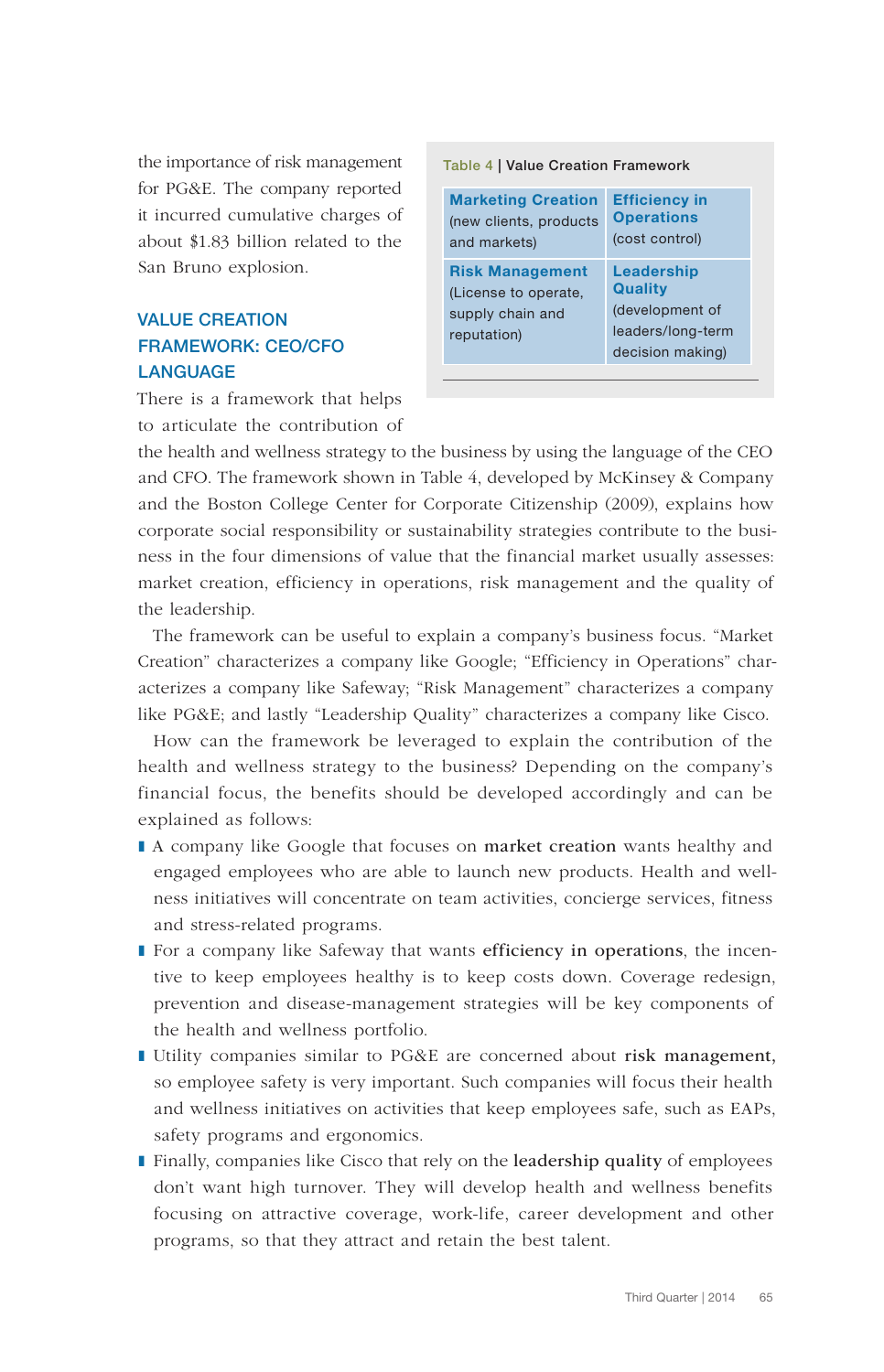## DEVELOPING A HEALTH AND WELLNESS STRATEGY

There are four steps involved in developing an effective health and wellness strategy.

#### Step 1: Understand the company's business focus

As demonstrated earlier, the first step in developing a health and wellness strategy is to understand the company's business focus. If a company is publicly traded, corporate documents such as annual reports, Securities and Exchange Commission filings, investor presentations and press release are accessible. An HR manager may feel he/she understands the company being there day in and day out. Nonetheless, the HR manager will still want to read those documents because they explain the company at the high level in a language that is familiar to the CEO and CFO.

But most important of all is to listen carefully to the CEO and CFO. The HR manager may reach out to the CFO for his/her perspectives on the direction of the business.

Table 5 shows examples of metrics to examine regarding a company's business focus.

# Step 2: Understand your population and develop your health and wellness strategy

The next step in designing a successful health and wellness strategy is to understand how the business focus intersects with the company's workforce.

This is an area that HR managers traditionally manage, and they have great expertise — the question to ask now is, "Who are the employees?"

If the company's business focus is on market creation, it's likely it will want

| Table 5   Metrics to Measure a Company's Business Focus                                                                                                                                                                                             |                                                                                                                                                                                                                                                          |  |
|-----------------------------------------------------------------------------------------------------------------------------------------------------------------------------------------------------------------------------------------------------|----------------------------------------------------------------------------------------------------------------------------------------------------------------------------------------------------------------------------------------------------------|--|
| <b>Market Creation</b>                                                                                                                                                                                                                              | <b>Efficiency in Operations</b>                                                                                                                                                                                                                          |  |
| Percent of revenue from new launches<br>• Year-to-year revenue growth > 10%<br>Number of new innovations, products and<br>$\bullet$<br>services a year<br>• Workforce percent is high in innovative jobs<br>Revenue/employee $> $500K$<br>$\bullet$ | • Very few new launches a year<br>Percent of operating profit margins < 10%<br>$\bullet$<br>• Year-to-year revenue growth $< 5\%$<br>Workforce percent is high in blue color/repetitive<br>$\bullet$<br>jobs<br>Revenue/employee $<$ \$500K<br>$\bullet$ |  |
| <b>Risk Management</b>                                                                                                                                                                                                                              | <b>Leadership Quality</b>                                                                                                                                                                                                                                |  |
| • Potential magnitude of any one safety inci-<br>dence caused by any one employee is very<br>high<br>• Number of safety incidences a year is high<br>Regulatory safety compliance is critical in<br>operations                                      | • Workforce percent is high in knowledge work<br>which is highly technical and where experiences<br>matter<br>Headhunting of talents among competitors<br>$\bullet$<br>happens often                                                                     |  |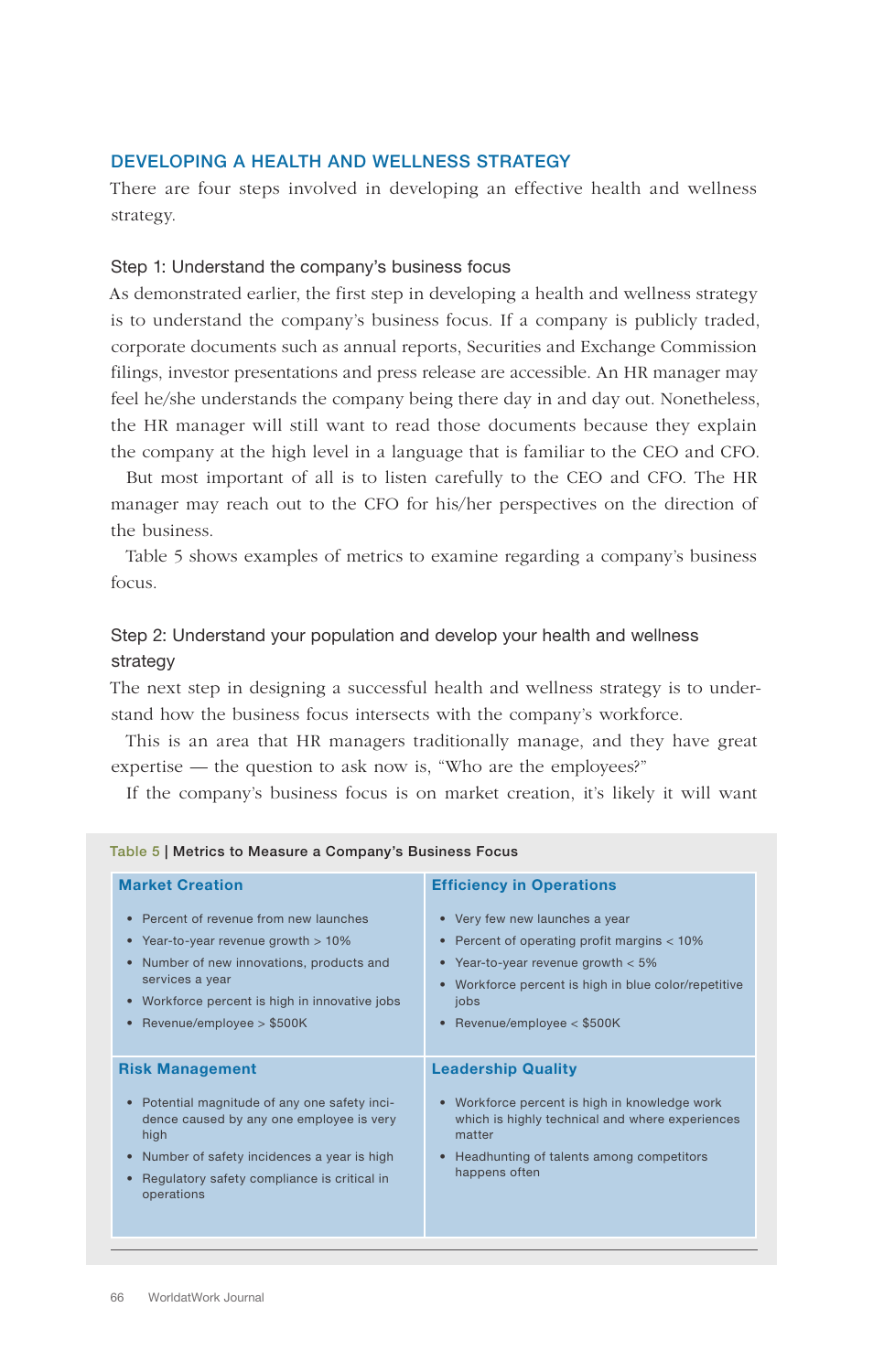| Table of Employee Population and Health and Wellness Strategy |                                       |                                                              |                                             |                                          |                                                             |
|---------------------------------------------------------------|---------------------------------------|--------------------------------------------------------------|---------------------------------------------|------------------------------------------|-------------------------------------------------------------|
|                                                               |                                       | <b>Business Focus</b>                                        |                                             |                                          |                                                             |
|                                                               |                                       | <b>Market</b><br><b>Creation</b>                             | <b>Efficiency in</b><br><b>Operations</b>   | <b>Risk</b><br><b>Management</b>         | Leadership<br><b>Quality</b>                                |
| <b>Population</b><br><b>Nature</b>                            | Type A                                | <b>Examples</b>                                              | <b>Examples</b><br>Benefit restruc-         | <b>Examples</b>                          | <b>Examples</b>                                             |
|                                                               | Fitness,<br>wellness and<br>emotional | turing, health<br>intervention to                            | Safety,<br>ergonomics,<br>and EAP           | Good benefits,<br>work-life<br>programs, |                                                             |
|                                                               | Type B                                | support<br>to keep<br>employees<br>productive and<br>engaged | reduce medical<br>leaves and<br>absenteeism |                                          | convenience<br>services to<br>attract and<br>retain talents |
| Type C                                                        |                                       |                                                              |                                             |                                          |                                                             |

Table 6 | Employee Population and Health and Wellness Strategy

to hire creative workers. But if the workers the company is trying to attract are mostly Generation Y male engineers or Generation X female marketers, this could make a big difference to the health and wellness strategy. Programs that are appreciated by different populations are different. Work-life options may be more appealing to Gen X female workers who may also be caregivers, whereas an onsite gym would appeal to Gen Y male engineers.

The impact of population difference can be highlighted by the different ways Google and Cisco approach their health and wellness strategies. According to a workplace survey, the average age of Google employees is around 31 years while that of Cisco employees is 40. Cisco is known for its investment in one of the most cutting-edge onsite medical centers in the United States that includes a radiology center, pharmacy and diagnostic laboratory, while Google is known for its onsite meditation rooms, massages, various sports activities and organic cafeterias in addition to its onsite medical staff. The difference between the two health and wellness strategy approaches makes sense considering that Cisco has an older population of employees who are at the stage of developing chronic illnesses.

Table 7 illustrates some directions an HR manager may want to take into account based on population profiles. The more insights gained in order to find best ways to engage employees, the more successful the programs become.

# Step 3: Build a return on investment (ROI) case for a health and wellness strategy

In order to gain buy-in from the CEO and CFO, the next step is to build an ROI case that connects the health and wellness strategy with the profit of the company.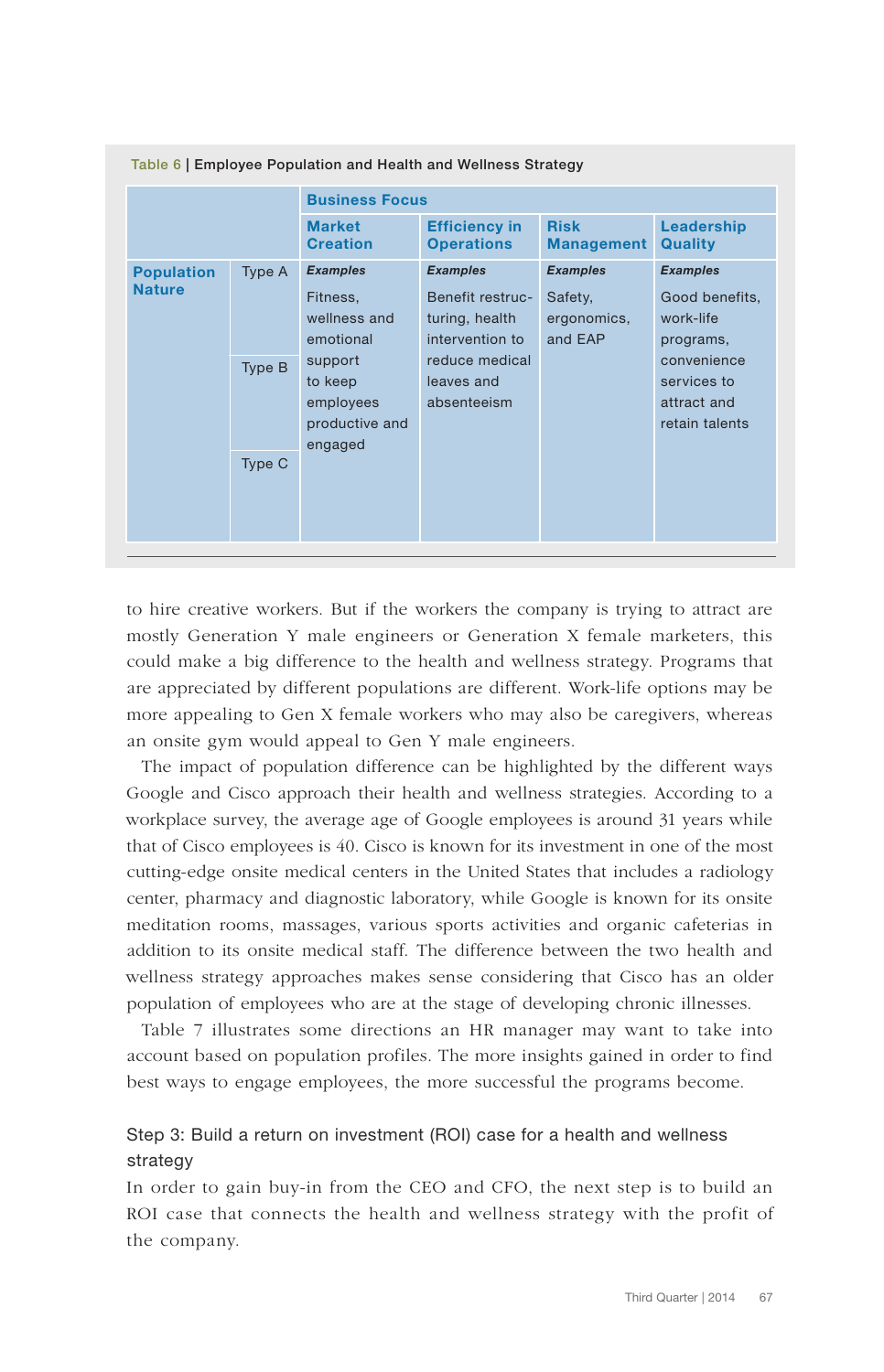| Older $($ >40) vs.<br>younger $($ >40)              | Older employees may be more motivated about their health issues<br>while younger employees engage better with positive messages of<br>fitness and wellness.                                                                       |
|-----------------------------------------------------|-----------------------------------------------------------------------------------------------------------------------------------------------------------------------------------------------------------------------------------|
| Blue collar vs.<br>white collar                     | Blue-collar workers may not have access to technology-based solu-<br>tions while at work compared to white-collar workers who are always<br>connected.                                                                            |
| Male vs. female                                     | For female workers, specific attention needs to be paid to pregnancy<br>care, lactation support and women's health as well as family care<br>giving to some extent (as more women play this role than men).                       |
| Remote workers vs.<br>office workers                | Remote workers won't be able to participate in onsite programs,<br>hence specific attention needs to be paid to leverage technologies<br>and local resources.                                                                     |
| <b>Native English</b><br>speakers vs.<br>non-native | Programs in their native languages will likely engage non-native<br>English speakers better. Also programs need to be adjusted to<br>culture, particularly around lifestyle (e.g., diet/cuisine, types of<br>fitness activities). |

Table 7 | Factoring Employee Population Into Health and Wellness Strategies

In order to do so, the HR manager should go back to the corporate accounting concepts of revenue and expense. Step 1 identified the business focus of the company and the business metrics the company is using to measure that focus. Now, HR metrics need to be connected to those business metrics.

For example, a company's business focus is on market creation and the identified business metric is the number of new product launches during a year. How will the HR manager connect this business metric with the health and wellness strategy?

HR managers need to identify HR key metrics that could contribute to the business key metric that has been identified. Key HR metrics could include high employee engagement, low sick days, low presenteeism, low team conflicts and high team cohesiveness.

Health and wellness programs will deliver against these HR metrics that deliver against the business metric under the business focus. Now, the HR manager can quantify the benefits of the health and wellness programs. For example, how much more revenue will be added when the health and wellness programs improve employee engagement and help the company add one more product launch a year?

By connecting these metrics to the ultimate business focus and corporate profitability and quantifying them as much as possible, HR managers can effectively and confidently present their health and wellness strategy and explain why it makes sense to the company.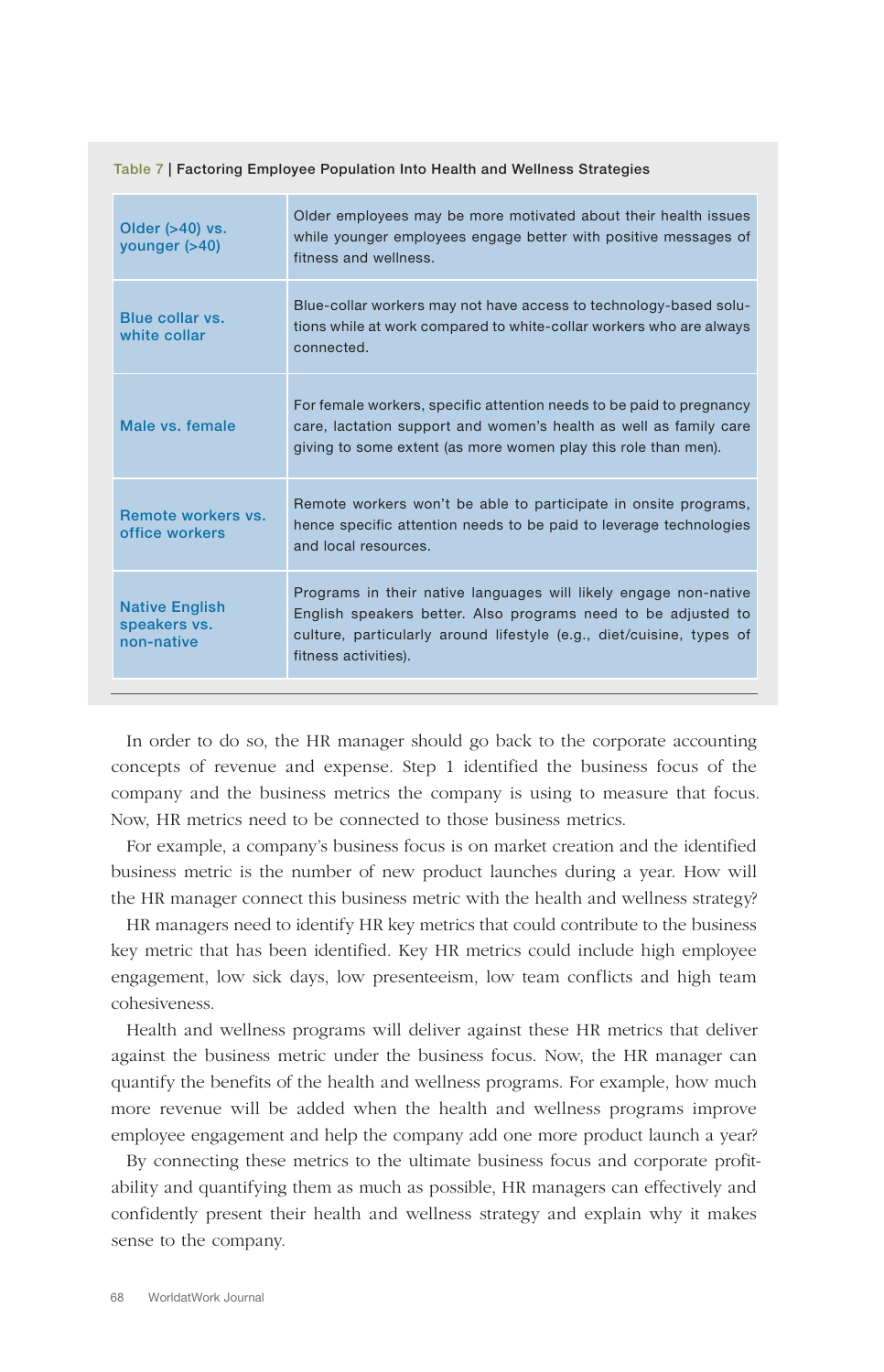## ROI CHALLENGES OF HEALTH-CLAIMS DATA

Among various focuses of health and wellness strategy, health-care cost reduction is considerably more challenging than any other area. Even tracking and monitoring team engagement and engineering productivity can be easier.

Health-claims data analysis can be obtained from the carriers and/or benefits consultants. Such data can help identify the target conditions or risk factors that affect sizable population. Ideally, premiums would go down if the HR manager can successfully intervene to reduce those claims.

In reality, many companies are not able to get the full analysis of health-claims data, or even if they do and could implement a program, they may not see their premiums go down.

RAND (2013) highlighted these challenges. The study reported most employers couldn't formally evaluate health-care cost reduction because of lack of access to data, limited capabilities to prove causal relationships and methodological questions. In addition, RAND projected that the programs would likely be costneutral (no positive ROI) after five years.

There are a number of factors associated with this challenge:

- ❚ It's often challenging to attribute any change in health-care cost to programs.
	- It requires complex data tracking to see claims reductions among program participants compared to those who did not participate.
	- Claims could go up in one area and go down in another area but the link is challenging to prove (e.g., more diabetes claims due to participations in screening but reduced claims in acute cardiac incidents).
- Health-care cost can go up even if there's an improvement.
	- Even if the number of diabetic employees is reduced, if the treatment cost per diabetic employee goes up, the health-care costs go up.
	- Even if the total cost of diabetes claims is reduced, a few new incidents of cancer may wipe out those savings.

From these perspectives, it is critical for HR managers to understand all other possible goals that could contribute to company's business strategies beyond health-care cost reduction. For example, if the efficiency in operations is important and health-care costs are a critical issue, the company is likely facing issues with workers' compensation costs, costs associated with medical leaves and absenteeism, and lost productivity from presenteeism.

Can ROI be gained from those factors and not just health-care costs? Can other metrics be traced? Can programs be justified in this broader picture while taking steps to tackle benefits designs with brokers and consultants?

### Step 4: Track and monitor the outcome of the new strategy

The last step is to start collecting data on all the identified metrics and track them over the years so the HR manager can actually ensure the health and wellness strategy is delivering the expected results or is able to adjust them accordingly.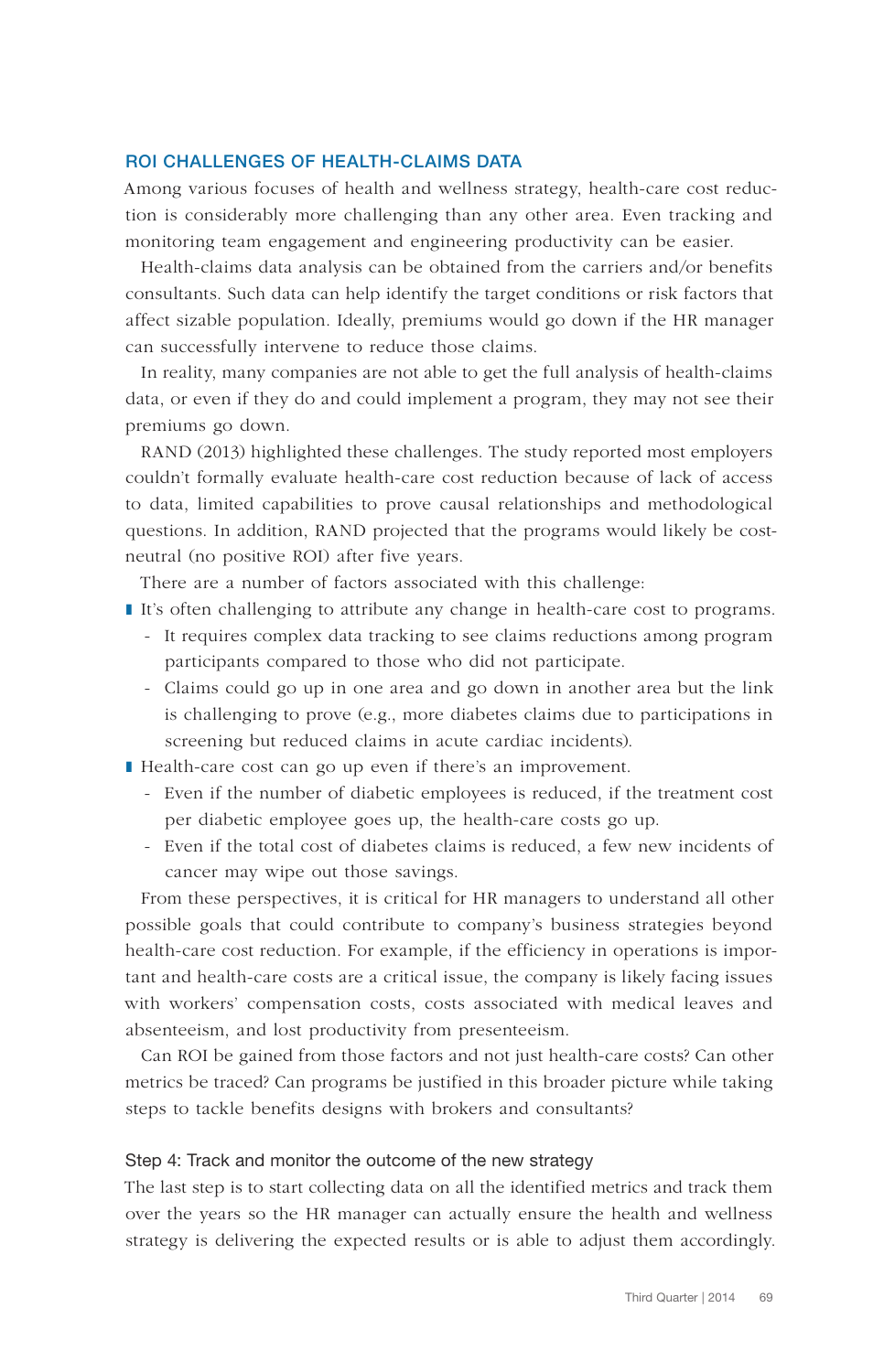In tracking data, the HR manager would like to examine not only HR metrics but also the target business metrics that connect the health and wellness strategy with the company's business focus.

Some data, such as the level of employee engagement, may not be easily quantifiable. Even then, HR managers should still develop a way to make an objective and measurable assessment. The health and wellness strategy is critical enough to establish a data dashboard to facilitate the review process in years to come.

### CASE STUDIES

Case studies from the authors' experiences illustrate how this works.

#### Case Study 1: Levi Strauss

In the past 25 years, Levi Strauss has been at the forefront of the retail industry because of its innovative and progressive approach to health and wellness. The company has taken a strategic view of health and wellness issues with the purpose of improving employee health and shareholder value. When Levi still had factories in the United States, the health and wellness strategy varied according to the different divisions that had diverse goals and populations.

At the corporate office, the business focus was on developing fashionable products that brought good revenue. Health and wellness practices that fostered innovation and creativity were key to keep the workforce, composed of designers and administrative staff, engaged. The health and wellness needs of the professional population were very different according to jobs. Designers who traveled, often without advance notice, were looking for a safety net for emergency travel, while administrative staffers wanted to have control over their hours. The company established a dependent-care travel policy that was welcomed by designers and summer hours to the delight of employees at headquarters.

At the manufacturing facilities, the company was highly focused on operational efficiency, augmenting productivity and reducing the cost of making a pair of pants. Team conflicts due to the inability to negotiate work-life conflicts affected productivity. At the Levi plants, workers had received training to work in self-directed teams, but training was not offered, nor were guidelines established, to negotiate work-life conflicts within the team. Within an average team of 40-50 people and a workforce with many single mothers, absenteeism was likely to occur due to a sick child or lack of child care. It was difficult to provide coverage for an absent employee, so productivity suffered due to team conflicts. The portfolio of health and wellness solutions for this population included work-life training at the team level, child-care resource and referral services, a child-care voucher to help pay for the services and financial support for child-care community agencies near the plants.

This is an example that shows how a company's business focus and diverse needs of its population can drive the health and wellness strategy. The success of this case was in understanding that within Levi there were two distinct businesses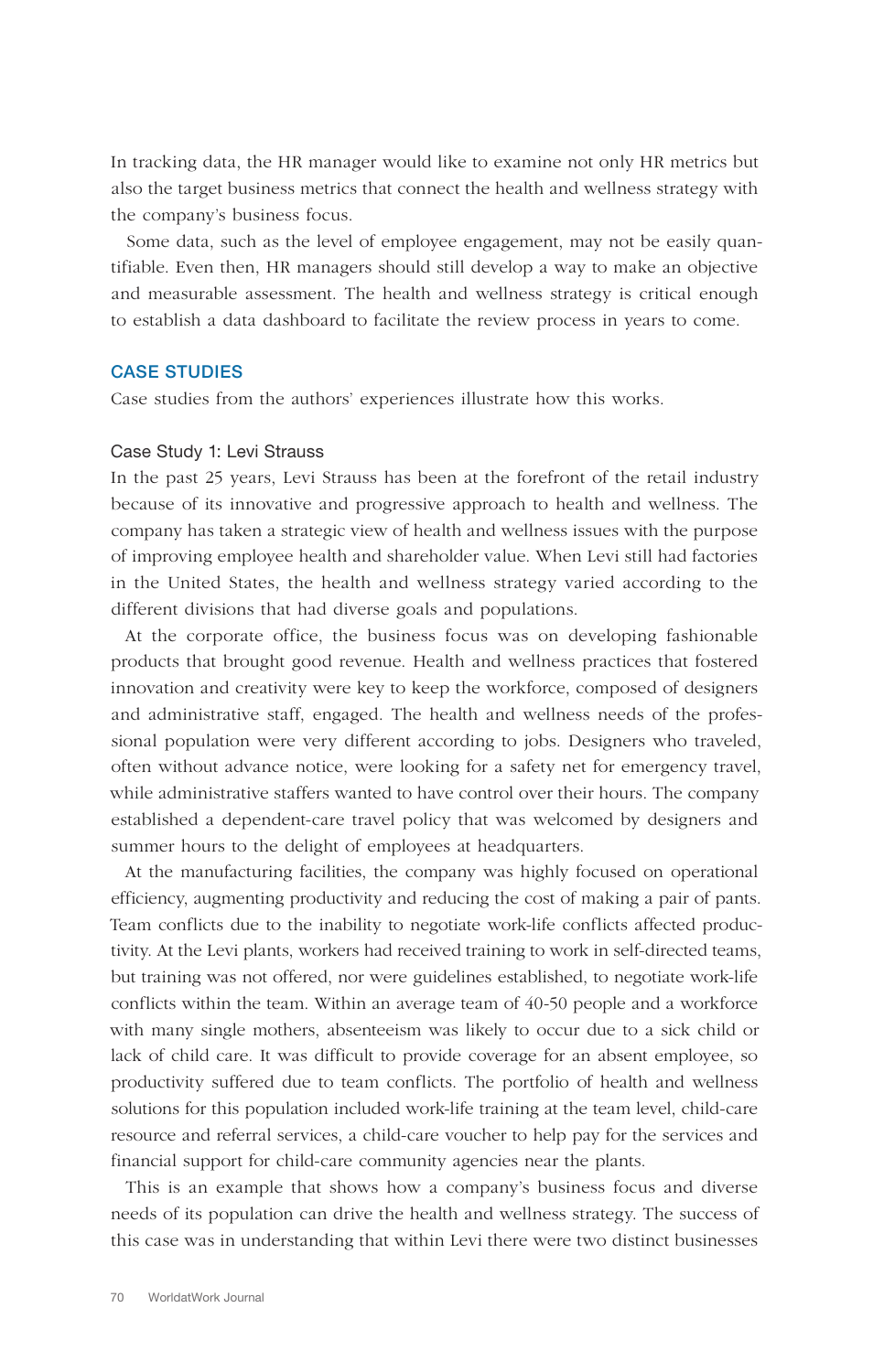with different goals and populations, and in the HR manager's active participation in high-level discussions with the division leaders.

#### Case Study 2: A premier hotel

The hotel industry is ahead of other industries in launching wellness programs, with leading examples like Marriott and Westin. Their goals are often:

- Reducing workers' compensation claims (efficiency in operations)
- Stabilizing worker turnover (leadership quality).

In the hotel industry, each site's revenue growth is limited by the number of rooms and pricing levels of competitors in the same area. Once marketing presence is established to fill rooms, the business is very focused on efficiency and workforce management to ensure positive customer experiences.

This particular hotel is a premier hotel that was experiencing almost \$4,000 per employee per year of workers' compensation costs, including all associated costs (e.g., accidents and remediation, building engineering). In addition, the frequent work-related injuries were causing disability claims, medical leaves and high turnover, which could affect the quality of customer service. Despite efforts to improve the work environment (e.g., equipment) for workers, work-related injuries continued to be filed.

Led by the general manager, hotel leaders implemented a comprehensive ergonomic behavior program, focusing on the task behaviors and fitness of workers. Ergonomic experts made full analysis of tasks and risks associated with those tasks for each of various job functions and provided behavior and fitness training programs to all employees based on their job functions. The final report and recommendations of how to continue internal training were provided to the management. As a result, workers' compensation costs, including all associated costs, have been reduced by 50%. The ROI was more than 20 times the project cost. Based on other cases the authors have observed, the hotel industry realizes an average of 20% to 30% reduction in workers' compensation costs with wellness programs. So, this program surpassed the expectations.

## **SUMMARY**

The next few years are critical for employers to take drastic action in their health and wellness strategy. However, a company's business focus, not regulatory changes, should drive health and wellness strategy. HR managers should engage in a discussion with their CEO and CFO and understand the company's business focus and business metrics they are ultimately expected to support. By understanding and connecting the company's business focus with key HR metrics, the HR manager will ascertain what is required of the health and wellness strategy. HR managers can develop their health and wellness strategy, evaluate programs, determine new programs and guide senior executives effectively, without being entrenched in tactical and operational matters. ❚